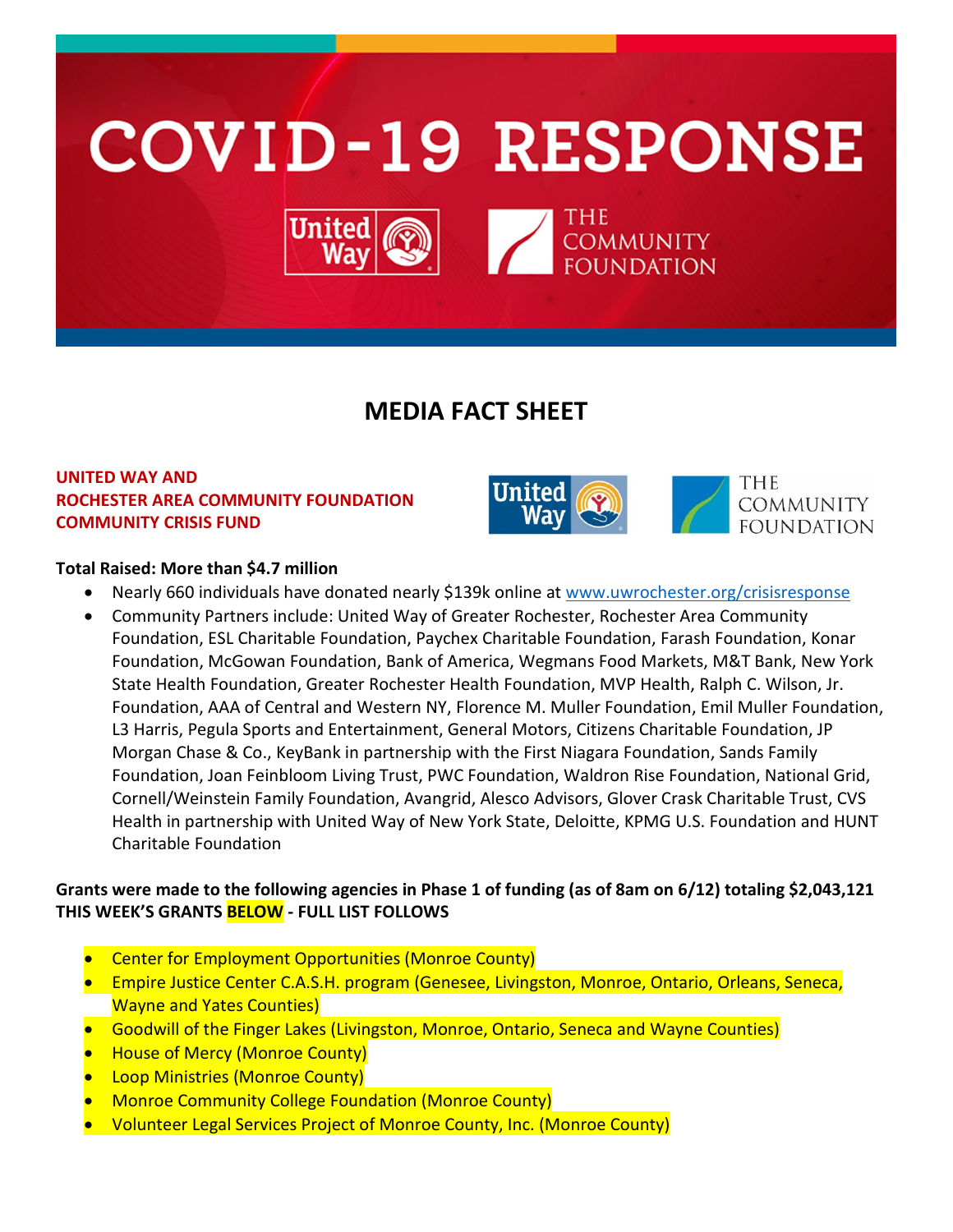- Action for a Better Community (Monroe County)
- Alzheimer's Association, Rochester & Finger Lakes Region Chapter (Monroe, Genesee, Livingston, Ontario, Orleans, Seneca, Wayne and Yates Counties)
- ARC of Livingston-Wyoming (Livingston County)
- ARC of Wayne (Wayne County)
- Asbury First United Methodist Church (Monroe County)
- AutismUp (Monroe County)
- Baden Street Settlement (Monroe County)
- Beyond the Sanctuary (Monroe County)
- BluePrint Geneva, Inc. (Ontario County)
- Boys and Girls Club of Geneva (Ontario County)
- Boys & Girls Clubs of Rochester (Monroe County)
- Bridges for Brain Injury (Ontario County)
- Care Net Pregnancy Center (Ontario County)
- Catholic Charities Community Services (Livingston, Monroe, Ontario, Seneca, Wayne and Yates Counties)
- Catholic Charities of Buffalo (Orleans and Genesee Counties)
- Catholic Charities of Livingston County (Livingston County)
- Catholic Family Center (Monroe County)
- Celebrate! Family Church (Livingston County)
- Center for Community Alternatives (Monroe County)
- Center for Employment Opportunities (CEO) (Monroe County)
- Center for Youth Services (Monroe County)
- Charles Settlement House (Monroe County)
- Charlotte House, Inc. (Genesee, Livingston and Orleans County)
- Child Advocacy Center of the Finger Lakes (Ontario, Seneca and Yates Counties)
- Community Action for Wyoming County (Wyoming County)
- Community Hygiene Bank of Concordia Lutheran Church (Monroe County)
- Community Place of Greater Rochester (Monroe County)
- DePaul (Genesee, Monroe and Orleans County)
- Edith B. Ford Memorial Library (Seneca County)
- Empire Justice Center (Monroe County)
- Epilepsy-Pralid (Monroe and Ontario Counties)
- Family Counseling Service of the Finger Lakes (Wayne County)
- Finger Lakes Community Schools/Linked to Family Counseling Service of the Finger Lakes (Wayne County)
- Finger Lakes Counseling & Referral Agency (Ontario, Seneca, Wayne and Yates Counties)
- Foodlink (Genesee, Livingston, Monroe, Ontario, Orleans, Seneca, Wayne and Yates Counties)
- Gananda Education Foundation (Wayne County)
- GLOW YMCA (Genesee, Livingston, Orleans and Wyoming Counties)
- Golisano Autism Center (Genesee, Livingston, Monroe and Ontario Counties)
- Goodwill of the Finger Lakes (Monroe County)
- Healthy Baby Network (Monroe County)
- Heritage Christian Services (Monroe County)
- Hope Lutheran Church (Monroe County)
- House of Mercy (Monroe County)
- Jewish Community Center (Monroe County)
- Jewish Home of Rochester (Monroe County)
- Jewish Family Services of Rochester (Monroe County)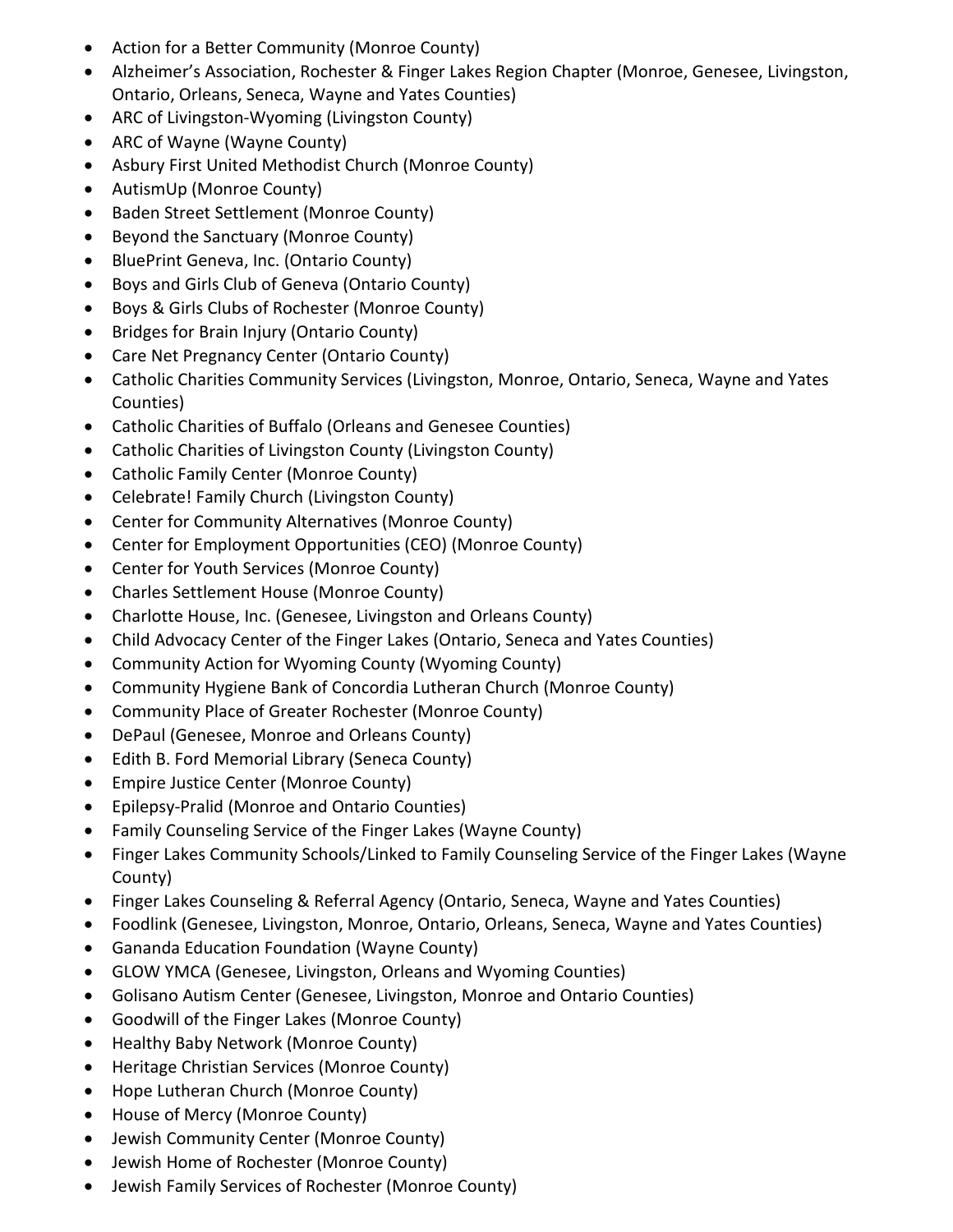- Joint Heirs Kingdom Ministries (Monroe, Ontario and Way Counties)
- Judicial Process Commission (Monroe County)
- Keeping our Promise Rochester (Monroe County)
- Ibero-American-Action League (Monroe County)
- Independent Living of the Genesee Region (Genesee and Orleans Counties)
- Interlaken Public Library (Seneca County)
- Legal Aid Society (Genesee, Livingston, Monroe, Ontario, Orleans and Wayne Counties)
- Lifespan (Monroe County)
- Living Well Mission (Yates County)
- Livingston County (Livingston County)
- Lodi Whittier Library (Seneca County)
- Mary Cariola Center (Monroe, Genesee, Livingston, Ontario, Orleans, Seneca, Wayne and Yates Counties)
- Mary's Place Refugee Outreach (Monroe County)
- Meals on Wheels (Monroe County)
- Medical Motor Services (Monroe County)
- Mt. Hope Family Center (Monroe County)
- Mozaic (Seneca and Yates Counties)
- Newark Food Closet (Wayne County)
- Ontario ARC NYSARC Inc, Ontario County Chapter (Ontario County)
- Pathway Home of the Finger Lakes (Seneca County)
- Patrick Place Comfort Care Home (Livingston and Monroe Counties)
- Planned Parenthood of Western and Central NY (Genesee, Livingston, Monroe, Ontario, Orleans, Wayne and Yates Counties)
- Pro Action of Steuben and Yates (Yates County)
- Project Stork, Inc. (Genesee and Orleans Counties)
- Project URGE, Inc. (Monroe County)
- REACH Advocacy (Monroe County)
- Refugees Helping Refugees (Monroe County)
- Rochester ChildFirst Network (Monroe County)
- Rochester Refugee Resettlement (Monroe County)
- Rochester Regional Health's Hill Haven Rehabilitation & Transitional Care Center (Monroe County)
- Rural & Migrant Ministry, Inc. (Wayne County)
- Safe Harbors of the Finger Lakes, Inc. (Ontario, Seneca and Yates Counties)
- St. Ann's Foundation (Monroe County)
- St. Joseph's Neighborhood Center (Monroe County)
- St. Peter's Kitchen (Monroe County)
- Salvation Army (Monroe, Genesee, Livingston, Ontario, Orleans, Seneca, Wayne and Yates Counties)
- Sent By Ravens Food Pantry (Livingston County)
- Springwater Community Food Pantry (Livingston County)
- Suzanne's Comfort Care Home, Inc. (Wyoming County)
- Trillium Health (Monroe County)
- Urban League of Rochester (Monroe County)
- Veteran's Outreach Center (Monroe, Genesee, Livingston, Ontario, Orleans, Seneca, Wayne and Yates Counties)
- Venture Compassionate Ministries, Inc. (Monroe County)
- Villa of Hope (Monroe, Genesee, Livingston, Ontario, Orleans, Seneca, Wayne and Yates Counties)
- Volunteers Of America Upstate New York (Monroe County)
- Waterloo Library and Historical Society (Seneca County)